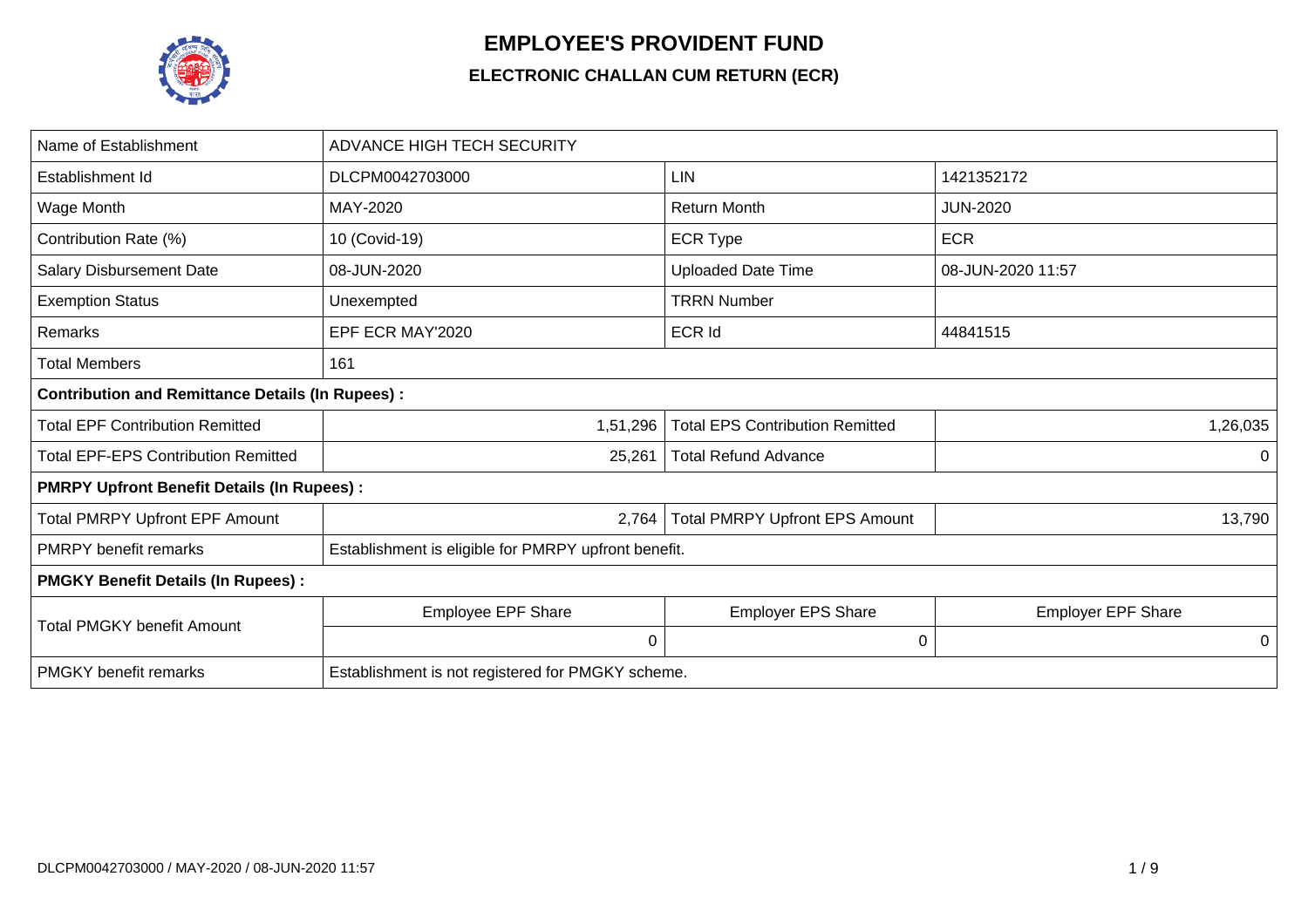## Member Details :-

|                |              | Name as per                       |                                   |              |             | Wages          |              |             | <b>Contribution Remitted</b> |             |                    |                |                                | <b>PMRPY / PMGKY Benefit</b> |                 | <b>Posting</b>                   |
|----------------|--------------|-----------------------------------|-----------------------------------|--------------|-------------|----------------|--------------|-------------|------------------------------|-------------|--------------------|----------------|--------------------------------|------------------------------|-----------------|----------------------------------|
| SI. No.        | <b>UAN</b>   | <b>ECR</b>                        | <b>UAN</b><br><b>Repository</b>   | <b>Gross</b> | <b>EPF</b>  | <b>EPS</b>     | <b>EDLI</b>  | EE.         | <b>EPS</b>                   | ER          | <b>NCP</b><br>Days | <b>Refunds</b> | <b>Pension</b><br><b>Share</b> | ER PF<br><b>Share</b>        | <b>EE Share</b> | <b>Location of</b><br>the member |
| $\overline{1}$ | 101461682976 | <b>AJAY KUMAR</b><br><b>BARAR</b> | <b>AJAY KUMAR</b><br><b>BARAR</b> | 12,559       | 12,559      | 12,559         | 12,559       | 1,256       | 1,046                        | 210         | $\overline{4}$     | $\mathbf 0$    |                                |                              |                 | N.A.                             |
| $\overline{2}$ | 101575118149 | <b>AMIT KUMAR</b>                 | <b>AMIT KUMAR</b>                 | 14,842       | 14,842      | 14,842         | 14,842       | 1,484       | 1,236                        | 248         | $\mathbf 0$        | $\mathbf 0$    |                                |                              |                 | N.A.                             |
| 3              | 101446308814 | <b>AMIT KUMAR</b>                 | <b>AMIT KUMAR</b>                 | 13,700       | 13,700      | 13,700         | 13,700       | 1,370       | 1,141                        | 229         | $\overline{2}$     | $\mathsf{O}$   |                                |                              |                 | N.A.                             |
| $\overline{4}$ | 101437636080 | Mr. AMIT<br><b>KUMAR</b>          | <b>AMIT KUMAR</b>                 | $\Omega$     | $\Omega$    | $\Omega$       | $\mathsf{O}$ | $\Omega$    | $\mathbf 0$                  | $\Omega$    | 26                 | $\mathbf 0$    |                                |                              |                 | N.A.                             |
| 5              | 101568570277 | <b>AMIT KUMAR</b><br><b>GUPTA</b> | <b>AMIT KUMAR</b><br><b>GUPTA</b> | $\Omega$     | $\Omega$    | $\Omega$       | $\mathbf 0$  | $\mathbf 0$ | $\mathbf 0$                  | $\mathbf 0$ | 26                 | $\mathbf 0$    |                                |                              |                 | N.A.                             |
| 6              | 101304975272 | Mr. ANIL                          | ANIL                              | $\Omega$     | $\mathbf 0$ | $\Omega$       | $\mathbf 0$  | $\mathbf 0$ | $\mathbf 0$                  | $\mathbf 0$ | 26                 | $\mathbf 0$    |                                |                              |                 | N.A.                             |
| $\overline{7}$ | 101485166730 | <b>ANIL KUMAR</b>                 | <b>ANIL KUMAR</b>                 | 14,842       | 14,842      | 14,842         | 14,842       | 1.484       | 1,236                        | 248         | $\mathbf 0$        | $\mathbf 0$    |                                |                              |                 | N.A.                             |
| 8              | 101485167181 | ANIRUDH                           | <b>ANIRUDH</b>                    | 9,704        | 9,704       | 9,704          | 9,704        | 970         | 808                          | 162         | 9                  | $\mathbf 0$    |                                |                              |                 | N.A.                             |
| 9              | 101219575727 | <b>ANITA</b>                      | <b>ANITA</b>                      | 14,842       | 14,842      | 14,842         | 14,842       | 1,484       | 1,236                        | 248         | 0                  | $\mathbf{0}$   |                                |                              |                 | N.A.                             |
| 10             | 101497092855 | ANJU                              | <b>ANJU</b>                       | 12,559       | 12,559      | 12,559         | 12,559       | 1,256       | 1,046                        | 210         | $\overline{a}$     | $\mathbf 0$    |                                |                              |                 | N.A.                             |
| 11             | 101068695920 | Mr. ANKUR<br><b>GAUTAM</b>        | <b>ANKUR</b><br><b>GAUTAM</b>     | 5,138        | 5,138       | 5,138          | 5,138        | 514         | 428                          | 86          | 17                 | $\mathsf{O}$   |                                |                              |                 | N.A.                             |
| 12             | 101575118154 | <b>ANOOP KUMAF</b>                | <b>ANOOP</b><br><b>KUMAR</b>      | 10,275       | 10,275      | 10,275         | 10,275       | 1,028       | 856                          | 172         | 8                  | $\mathbf 0$    |                                |                              |                 | N.A.                             |
| 13             | 101087749327 | Mr. ANUBHAV<br><b>SINGH</b>       | ANUBHAV<br><b>SINGH</b>           | 13,700       | 13,700      | 13,700         | 13,700       | 1,370       | 1,141                        | 229         | $\overline{2}$     | $\mathbf 0$    |                                |                              |                 | N.A.                             |
| 14             | 101485166690 | ANUJ KUMAR                        | ANUJ KUMAR                        | $\Omega$     | $\mathbf 0$ | $\overline{0}$ | $\mathbf 0$  | $\mathbf 0$ | $\mathbf 0$                  | $\mathbf 0$ | 26                 | $\mathbf 0$    |                                |                              |                 | N.A.                             |
| 15             | 100724883569 | Mr. ANUJ<br><b>SHARMA</b>         | ANUJ<br><b>SHARMA</b>             | 14.842       | 14,842      | 14,842         | 14,842       | 1,484       | 1,236                        | 248         | $\mathbf 0$        | $\mathsf{O}$   |                                |                              |                 | N.A.                             |
| 16             | 101067269467 | <b>ARUN KUMAR</b>                 | ARUN<br><b>KUMAR</b>              | 14,271       | 14,271      | 14,271         | 14,271       | 1,427       | 1,189                        | 238         | $\mathbf{1}$       | $\mathbf 0$    |                                |                              |                 | N.A.                             |
| 17             | 101209488191 | <b>ARUN YADAV</b>                 | <b>ARUN YADAV</b>                 | 13,700       | 13,700      | 13,700         | 13,700       | 1,370       | 1,141                        | 229         | $\overline{2}$     | $\mathbf 0$    | <b>PMRPY</b>                   | <b>PMRPY</b>                 |                 | N.A.                             |
| 18             | 100634808941 | <b>ASHA DAS</b>                   | <b>ASHA DAS</b>                   | 14,271       | 14,271      | 14,271         | 14,271       | 1,427       | 1,189                        | 238         | $\mathbf{1}$       | $\mathbf 0$    |                                |                              |                 | N.A.                             |
| 19             | 101497093307 | Mr. ASHISH<br><b>KUMAR</b>        | <b>ASHISH</b><br><b>KUMAR</b>     | $\Omega$     | $\mathbf 0$ | $\overline{0}$ | $\mathbf 0$  | $\Omega$    | $\Omega$                     | $\mathbf 0$ | 26                 | $\mathbf 0$    |                                |                              |                 | N.A.                             |
| 20             | 101564885336 | Mr. ATUL<br><b>KUMAR</b>          | <b>ATUL KUMAR</b>                 | 14,842       | 14,842      | 14,842         | 14,842       | 1,484       | 1,236                        | 248         | $\mathbf 0$        | $\mathbf 0$    |                                |                              |                 | N.A.                             |
| 21             | 101547181156 | Mr. AVDHESH<br><b>KUMAR</b>       | <b>AVDHESH</b><br><b>KUMAR</b>    | $\Omega$     | $\mathbf 0$ | $\Omega$       | $\mathbf 0$  | $\Omega$    | $\mathbf 0$                  | $\Omega$    | 26                 | $\mathbf 0$    |                                |                              |                 | N.A.                             |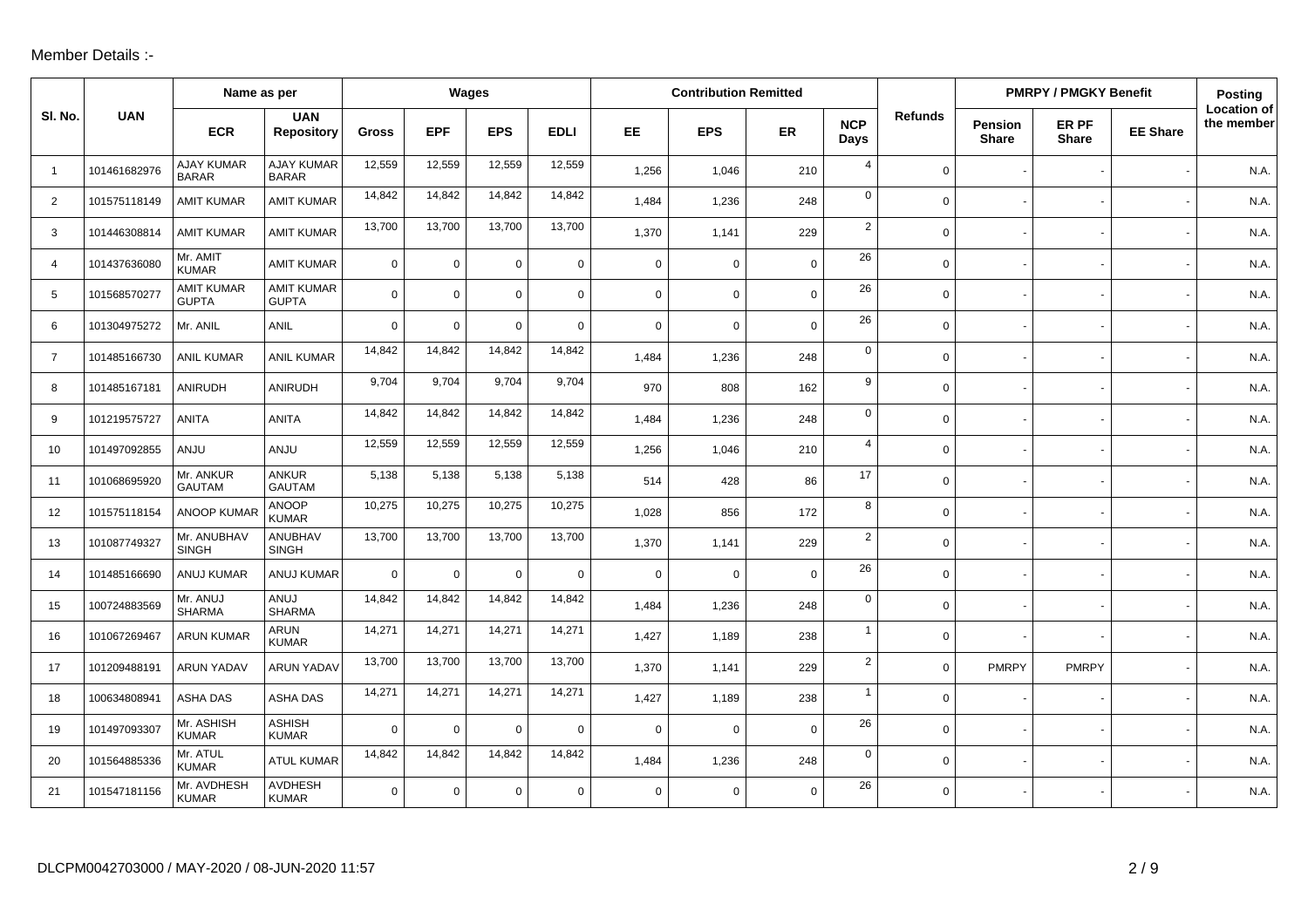|         |              | Name as per                                 |                                                |                | Wages       |             |             |             | <b>Contribution Remitted</b> |             |                    |                |                         | <b>PMRPY / PMGKY Benefit</b> |                 | <b>Posting</b>                   |
|---------|--------------|---------------------------------------------|------------------------------------------------|----------------|-------------|-------------|-------------|-------------|------------------------------|-------------|--------------------|----------------|-------------------------|------------------------------|-----------------|----------------------------------|
| SI. No. | <b>UAN</b>   | <b>ECR</b>                                  | <b>UAN</b><br><b>Repository</b>                | <b>Gross</b>   | <b>EPF</b>  | <b>EPS</b>  | <b>EDLI</b> | EE.         | <b>EPS</b>                   | <b>ER</b>   | <b>NCP</b><br>Days | <b>Refunds</b> | Pension<br><b>Share</b> | ER PF<br><b>Share</b>        | <b>EE Share</b> | <b>Location of</b><br>the member |
| 22      | 100634810887 | <b>AVINASH</b><br><b>KUMAR</b>              | <b>AVINASH</b><br><b>KUMAR</b>                 | 10,275         | 10,275      | 10,275      | 10,275      | 1,028       | 856                          | 172         | 8                  | $\mathbf 0$    |                         |                              |                 | N.A.                             |
| 23      | 101047105876 | <b>BABITA</b>                               | <b>BABITA</b>                                  | 6,850          | 6,850       | 6,850       | 6,850       | 685         | 571                          | 114         | 14                 | $\mathbf 0$    |                         |                              |                 | N.A.                             |
| 24      | 101332022605 | Mrs. BABITA                                 | <b>BABITA</b>                                  | $\overline{0}$ | $\mathbf 0$ | $\pmb{0}$   | $\mathbf 0$ | $\mathbf 0$ | $\Omega$                     | $\mathbf 0$ | 26                 | $\mathbf 0$    |                         |                              |                 | N.A.                             |
| 25      | 100987131212 | Mr. BAMBAM<br><b>KUMAR</b><br><b>PASWAN</b> | <b>BAMBAM</b><br><b>KUMAR</b><br><b>PASWAN</b> | 14,842         | 14,842      | 14,842      | 14,842      | 1,484       | 1,236                        | 248         | $\mathbf 0$        | $\Omega$       |                         |                              |                 | N.A.                             |
| 26      | 101203164931 | Mr. BHANU<br><b>PRATAP SINGH</b>            | <b>BHANU</b><br><b>PRATAP</b><br><b>SINGH</b>  | 14,271         | 14,271      | 14,271      | 14,271      | 1,427       | 1,189                        | 238         | $\overline{1}$     | $\Omega$       |                         |                              |                 | N.A.                             |
| 27      | 100551205569 | <b>BHARAT KR</b>                            | <b>BHARAT</b><br><b>KUMAR</b><br><b>MANDAL</b> | 14,842         | 14,842      | 14,842      | 14,842      | 1,484       | 1,236                        | 248         | $\mathbf 0$        | $\Omega$       |                         |                              |                 | N.A.                             |
| 28      | 100511755403 | Mr.<br><b>BHUPENDER</b>                     | <b>BHUPENDER</b>                               | 14,271         | 14,271      | 14,271      | 14,271      | 1,427       | 1,189                        | 238         | $\overline{1}$     | $\Omega$       |                         |                              |                 | N.A.                             |
| 29      | 101202213967 | Mr.<br><b>BHUPENDER</b>                     | <b>BHUPENDER</b>                               | 14,271         | 14,271      | 14,271      | 14,271      | 1,427       | 1,189                        | 238         | $\overline{1}$     | $\Omega$       |                         |                              |                 | N.A.                             |
| 30      | 101086023345 | <b>BRAJENDRA</b><br><b>KUMAR</b>            | <b>BRAJENDRA</b><br><b>KUMAR</b>               | 14,842         | 14,842      | 14,842      | 14,842      | 1,484       | 1,236                        | 248         | $\mathbf 0$        | $\Omega$       |                         |                              |                 | N.A.                             |
| 31      | 101419412073 | Mr. CHANDAN                                 | CHANDAN                                        | 1,713          | 1,713       | 1,713       | 1,713       | 171         | 143                          | 28          | 23                 | $\Omega$       |                         |                              |                 | N.A.                             |
| 32      | 101068695931 | Mr. CHANDAN<br><b>KUMAR</b>                 | CHANDAN<br><b>KUMAR</b>                        | 14,271         | 14,271      | 14,271      | 14,271      | 1,427       | 1,189                        | 238         | $\mathbf{1}$       | $\Omega$       |                         |                              |                 | N.A.                             |
| 33      | 101426785411 | Mr. CHANDPAL<br><b>SHARMA</b>               | CHANDER<br>PAL SHARMA                          | 14,842         | 14,842      | 14,842      | 14,842      | 1,484       | 1,236                        | 248         | $\mathbf 0$        | $\mathbf 0$    | <b>PMRPY</b>            | <b>PMRPY</b>                 |                 | N.A.                             |
| 34      | 101270907713 | Ms. CHANDNI                                 | <b>CHANDNI</b>                                 | 3,425          | 3,425       | 3,425       | 3,425       | 343         | 285                          | 58          | 20                 | $\Omega$       | <b>PMRPY</b>            | <b>PMRPY</b>                 |                 | N.A.                             |
| 35      | 100551201822 | DEENANATH                                   | DEENANATH                                      | 2,854          | 2,854       | 2,854       | 2,854       | 285         | 238                          | 47          | 21                 | $\mathbf 0$    |                         |                              |                 | N.A.                             |
| 36      | 100511528677 | Mr. DEEPAK                                  | <b>DEEPAK</b>                                  | 13,129         | 13,129      | 13,129      | 13,129      | 1,313       | 1,094                        | 219         | 3                  | $\Omega$       |                         |                              |                 | N.A.                             |
| 37      | 101513932510 | Mr. DEEPAK<br><b>BHILWARA</b>               | <b>DEEPAK</b><br><b>BHILWARA</b>               | 6,850          | 6,850       | 6,850       | 6,850       | 685         | 571                          | 114         | 14                 | $\mathbf 0$    |                         |                              |                 | N.A.                             |
| 38      | 101485167199 | <b>DEEPAK SINGH</b>                         | <b>DEEPAK</b><br><b>SINGH</b>                  | 14,271         | 14,271      | 14,271      | 14,271      | 1,427       | 1,189                        | 238         | $\overline{1}$     | $\Omega$       |                         |                              |                 | N.A.                             |
| 39      | 101517468841 | Ms. DEEPIKA                                 | <b>DEEPIKA</b>                                 | 14,271         | 14,271      | 14,271      | 14,271      | 1,427       | 1,189                        | 238         | $\overline{1}$     | $\Omega$       |                         |                              |                 | N.A.                             |
| 40      | 100551202918 | <b>DEVRAJ</b>                               | <b>DEVRAJ</b>                                  | 14,271         | 14,271      | 14,271      | 14,271      | 1,427       | 1,189                        | 238         | $\overline{1}$     | $\Omega$       |                         |                              |                 | N.A.                             |
| 41      | 101129049712 | <b>DILIP KUMAR</b>                          | <b>DILIP KUMAR</b>                             | $\overline{0}$ | $\mathbf 0$ | $\mathbf 0$ | $\mathbf 0$ | $\mathbf 0$ | $\mathbf 0$                  | $\mathbf 0$ | 26                 | $\mathbf 0$    |                         |                              |                 | N.A.                             |
| 42      | 101485167175 | <b>DINESH</b>                               | <b>DINESH</b>                                  | 3,996          | 3,996       | 3,996       | 3,996       | 400         | 333                          | 67          | 19                 | $\Omega$       |                         |                              |                 | N.A.                             |
| 43      | 101575117156 | <b>DOLLY</b>                                | <b>DOLLY</b>                                   | 11,417         | 11,417      | 11,417      | 11,417      | 1,142       | 951                          | 191         | 6                  | $\Omega$       |                         |                              |                 | N.A.                             |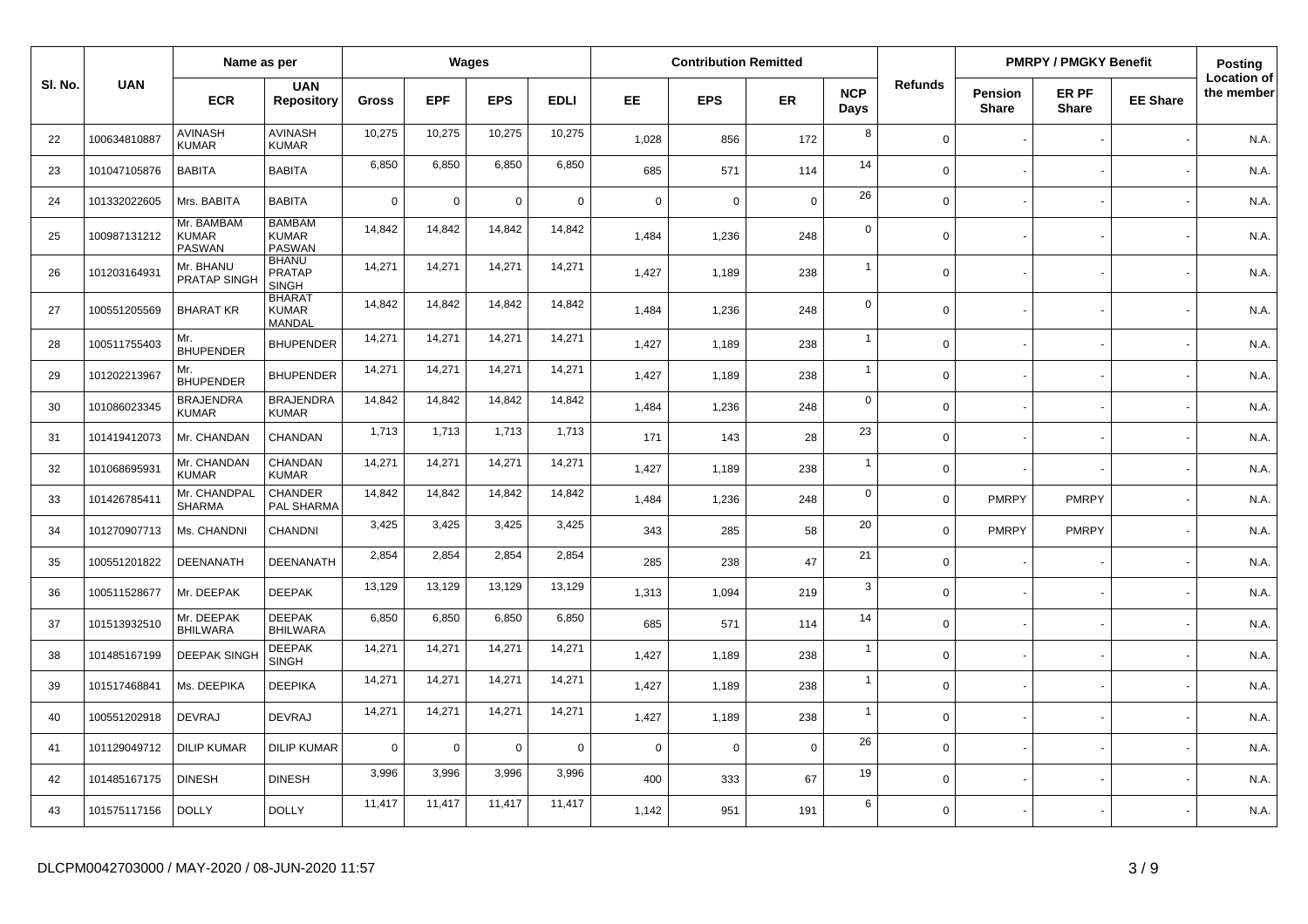|         |              | Name as per                       |                                   |                |             | Wages       |             |             | <b>Contribution Remitted</b> |             |                    |                |                                | <b>PMRPY / PMGKY Benefit</b> |                 | Posting                          |
|---------|--------------|-----------------------------------|-----------------------------------|----------------|-------------|-------------|-------------|-------------|------------------------------|-------------|--------------------|----------------|--------------------------------|------------------------------|-----------------|----------------------------------|
| SI. No. | <b>UAN</b>   | <b>ECR</b>                        | <b>UAN</b><br><b>Repository</b>   | <b>Gross</b>   | <b>EPF</b>  | <b>EPS</b>  | <b>EDLI</b> | EE          | <b>EPS</b>                   | <b>ER</b>   | <b>NCP</b><br>Days | <b>Refunds</b> | <b>Pension</b><br><b>Share</b> | ER PF<br><b>Share</b>        | <b>EE Share</b> | <b>Location of</b><br>the member |
| 44      | 101390362478 | Mr. GOPAL                         | <b>GOPAL</b>                      | 14,842         | 14,842      | 14,842      | 14,842      | 1,484       | 1,236                        | 248         | $\mathsf 0$        | $\mathbf 0$    |                                |                              |                 | N.A.                             |
| 45      | 101575118131 | <b>GULSHAN</b><br><b>KUMAR</b>    | <b>GULSHAN</b><br><b>KUMAR</b>    | 14,842         | 14,842      | 14,842      | 14,842      | 1.484       | 1,236                        | 248         | $\mathbf 0$        | $\Omega$       |                                |                              |                 | N.A.                             |
| 46      | 100566163256 | Mr. GYAN<br>SINGH                 | <b>GYAN SINGH</b>                 | 1,142          | 1,142       | 1,142       | 1,142       | 114         | 95                           | 19          | 24                 | $\mathbf 0$    |                                |                              |                 | N.A.                             |
| 47      | 100566333717 | <b>HARIBILASH</b><br><b>SINGH</b> | <b>HARIBILASH</b><br><b>SINGH</b> | 14,842         | 14,842      | 14,842      | 14,842      | 1,484       | 1,236                        | 248         | $\mathbf 0$        | $\Omega$       |                                |                              |                 | N.A.                             |
| 48      | 101186798598 | <b>HARISH KUMAF</b>               | <b>HARISH</b><br><b>KUMAR</b>     | 14,271         | 14,271      | 14,271      | 14,271      | 1,427       | 1,189                        | 238         | $\overline{1}$     | $\Omega$       | <b>PMRPY</b>                   | <b>PMRPY</b>                 |                 | N.A.                             |
| 49      | 101291423288 | Mr. HIRA LAL<br>SAHU              | <b>HIRA LAL</b><br>SAHU           | 14,271         | 14,271      | 14,271      | 14,271      | 1,427       | 1,189                        | 238         | $\mathbf{1}$       | $\Omega$       |                                |                              |                 | N.A.                             |
| 50      | 101393221463 | Mrs.<br><b>INDRAWATI</b>          | <b>INDRAWATI</b>                  | 14,271         | 14,271      | 14,271      | 14,271      | 1,427       | 1,189                        | 238         | $\overline{1}$     | $\mathbf 0$    |                                |                              |                 | N.A.                             |
| 51      | 101543493072 | <b>JITIN</b>                      | JITIN                             | $\overline{0}$ | $\mathbf 0$ | $\mathbf 0$ | $\Omega$    | $\mathbf 0$ | $\Omega$                     | $\Omega$    | 26                 | $\Omega$       |                                |                              |                 | N.A.                             |
| 52      | 101568570265 | <b>JOGINDER</b><br><b>SINGH</b>   | <b>JOGINDER</b><br><b>SINGH</b>   | 14,271         | 14,271      | 14,271      | 14,271      | 1,427       | 1,189                        | 238         | $\overline{1}$     | $\mathbf 0$    |                                |                              |                 | N.A.                             |
| 53      | 101414468451 | Mrs. KAILASH<br><b>DEVI</b>       | <b>KAILASH</b><br><b>DEVI</b>     | 14,842         | 14,842      | 14,842      | 14,842      | 1,484       | 1,236                        | 248         | $\mathbf 0$        | $\Omega$       |                                |                              |                 | N.A.                             |
| 54      | 101497093311 | Mr. KAMLESH<br><b>KUMAR</b>       | <b>KAMLESH</b><br><b>KUMAR</b>    | 14,842         | 14,842      | 14,842      | 14,842      | 1,484       | 1,236                        | 248         | $\mathbf 0$        | $\Omega$       |                                |                              |                 | N.A.                             |
| 55      | 101228120643 | Mr. KAPIL                         | <b>KAPIL</b>                      | 14,842         | 14,842      | 14,842      | 14,842      | 1,484       | 1,236                        | 248         | $\mathbf 0$        | $\Omega$       |                                |                              |                 | N.A.                             |
| 56      | 100758416227 | Mr. KARTIK                        | <b>KARTIK</b>                     | 14,842         | 14,842      | 14,842      | 14,842      | 1,484       | 1,236                        | 248         | $\mathsf 0$        | $\mathbf 0$    |                                |                              |                 | N.A.                             |
| 57      | 101497092840 | <b>KOMAL KUMAR</b>                | <b>KOMAL</b><br><b>KUMARI</b>     | 14,842         | 14,842      | 14,842      | 14,842      | 1,484       | 1,236                        | 248         | $\mathbf 0$        | $\mathbf 0$    |                                |                              |                 | N.A.                             |
| 58      | 101272833502 | Mr. KULDEEP<br><b>KUMAR</b>       | <b>KULDEEP</b><br><b>KUMAR</b>    | $\overline{0}$ | $\mathsf 0$ | $\mathbf 0$ | $\mathbf 0$ | $\mathsf 0$ | $\Omega$                     | $\mathbf 0$ | 26                 | $\mathbf 0$    |                                |                              |                 | N.A.                             |
| 59      | 101419412127 | LOKENDRA<br><b>KUMAR</b>          | LOKENDRA<br><b>KUMAR</b>          | 6,279          | 6,279       | 6,279       | 6,279       | 628         | 523                          | 105         | 15                 | $\Omega$       |                                |                              |                 | N.A.                             |
| 60      | 100551203135 | <b>MAMTA</b>                      | <b>MAMTA</b>                      | 13,129         | 13,129      | 13,129      | 13,129      | 1,313       | 1,094                        | 219         | 3                  | $\Omega$       |                                |                              |                 | N.A.                             |
| 61      | 101226699638 | <b>MANISH KUMAF</b>               | <b>MANISH</b><br><b>KUMAR</b>     | 13,700         | 13,700      | 13,700      | 13,700      | 1,370       | 1,141                        | 229         | $\sqrt{2}$         | $\mathbf 0$    | <b>PMRPY</b>                   | <b>PMRPY</b>                 |                 | N.A.                             |
| 62      | 101176538245 | Mr. MANOJ<br><b>KUMAR</b>         | <b>MANOJ</b><br><b>KUMAR</b>      | 14,271         | 14,271      | 14,271      | 14,271      | 1,427       | 1,189                        | 238         | $\overline{1}$     | $\Omega$       |                                |                              |                 | N.A.                             |
| 63      | 101485165540 | Mr. MANOJ                         | <b>MANOJ</b><br><b>KUMAR</b>      | $\overline{0}$ | $\mathbf 0$ | $\mathbf 0$ | $\Omega$    | $\mathbf 0$ | $\Omega$                     | $\Omega$    | 26                 | $\mathbf 0$    |                                |                              |                 | N.A.                             |
| 64      | 101497092864 | <b>MANOJ</b><br><b>PASWAN</b>     | <b>MANOJ</b><br>PASWAN            | 13,129         | 13,129      | 13,129      | 13,129      | 1,313       | 1,094                        | 219         | 3                  | $\Omega$       |                                |                              |                 | N.A.                             |
| 65      | 100551203616 | <b>MANTUN</b>                     | <b>MANTUN</b>                     | 10,275         | 10,275      | 10,275      | 10,275      | 1,028       | 856                          | 172         | 8                  | $\Omega$       |                                |                              |                 | N.A.                             |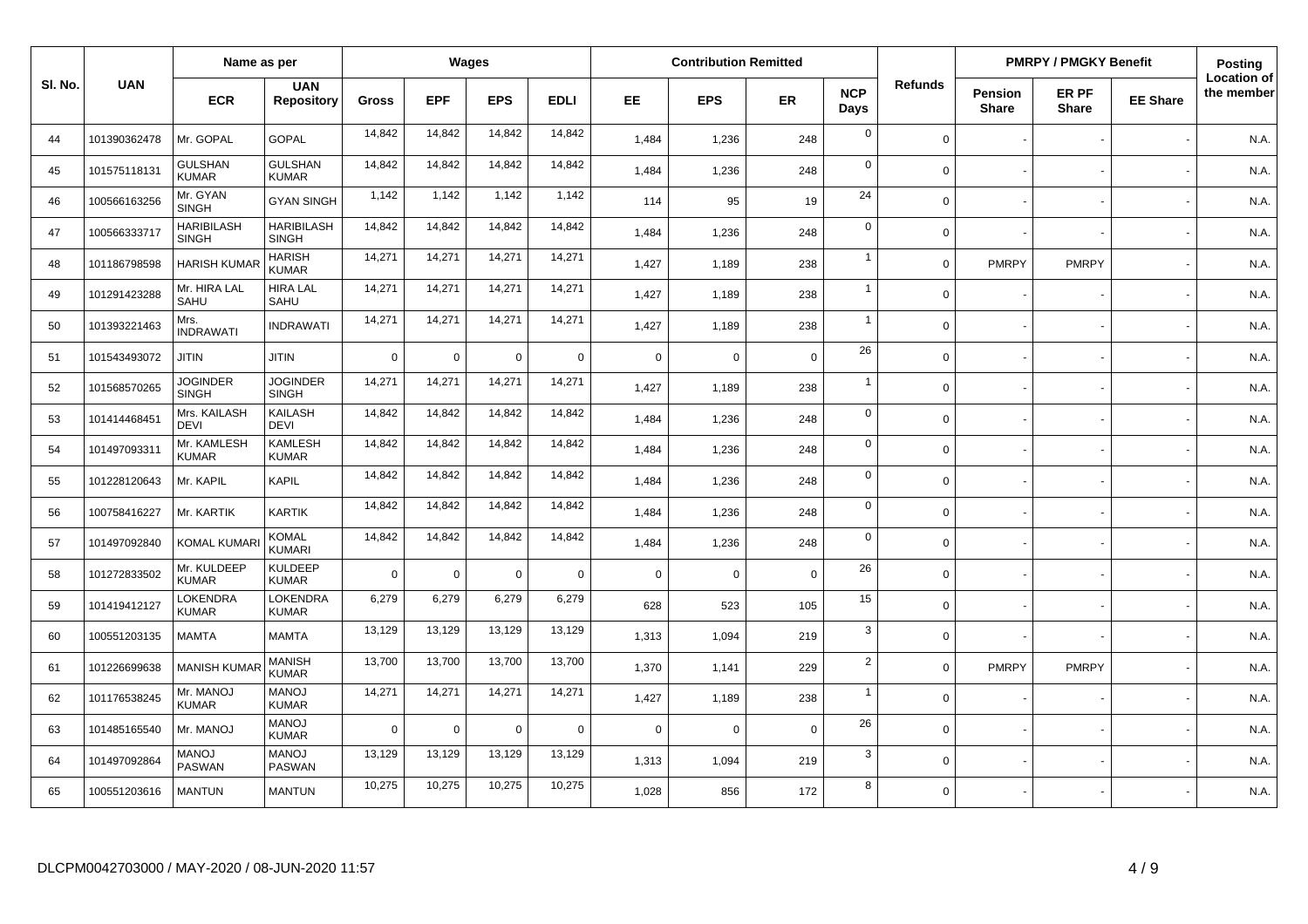|         |              | Name as per                                |                                               |              |             | Wages          |             |             | <b>Contribution Remitted</b> |                |                    |             |                         | <b>PMRPY / PMGKY Benefit</b> |                 | Posting                          |
|---------|--------------|--------------------------------------------|-----------------------------------------------|--------------|-------------|----------------|-------------|-------------|------------------------------|----------------|--------------------|-------------|-------------------------|------------------------------|-----------------|----------------------------------|
| SI. No. | <b>UAN</b>   | <b>ECR</b>                                 | <b>UAN</b><br><b>Repository</b>               | <b>Gross</b> | <b>EPF</b>  | <b>EPS</b>     | <b>EDLI</b> | EE.         | <b>EPS</b>                   | <b>ER</b>      | <b>NCP</b><br>Days | Refunds     | Pension<br><b>Share</b> | ER PF<br><b>Share</b>        | <b>EE Share</b> | <b>Location of</b><br>the member |
| 66      | 100732911407 | Mr. MD RIZWAN<br><b>ALAM</b>               | <b>MD RIZWAN</b><br><b>ALAM</b>               | 14,271       | 14,271      | 14,271         | 14,271      | 1,427       | 1,189                        | 238            | $\overline{1}$     | $\Omega$    |                         |                              |                 | N.A.                             |
| 67      | 101458714839 | <b>MILAN CHELL</b>                         | <b>MILAN CHELL</b>                            | $\mathbf 0$  | 0           | $\overline{0}$ | $\mathbf 0$ | $\mathbf 0$ | $\mathbf 0$                  | $\overline{0}$ | 26                 | $\mathbf 0$ |                         |                              |                 | N.A.                             |
| 68      | 101575118112 | <b>MITHUN KUMAR</b>                        | <b>MITHUN</b><br><b>KUMAR</b>                 | $\Omega$     | 0           | $\Omega$       | $\mathbf 0$ | $\mathbf 0$ | $\mathbf 0$                  | $\mathbf 0$    | 26                 | $\mathbf 0$ |                         |                              |                 | N.A.                             |
| 69      | 100876013439 | Mr. MOHD<br><b>KURBAN</b>                  | <b>MOHD</b><br><b>KURBAN</b>                  | 14,271       | 14,271      | 14,271         | 14,271      | 1,427       | 1,189                        | 238            | $\overline{1}$     | $\Omega$    |                         |                              |                 | N.A.                             |
| 70      | 101425713674 | Ms. MOHINI                                 | <b>MOHINI</b>                                 | 14,271       | 14,271      | 14,271         | 14,271      | 1,427       | 1,189                        | 238            | $\overline{1}$     | $\Omega$    | <b>PMRPY</b>            | <b>PMRPY</b>                 |                 | N.A.                             |
| 71      | 101167949217 | Mr.<br><b>MUINUDDEEN</b>                   | MUINUDDEE<br>N                                | 14,271       | 14,271      | 14,271         | 14,271      | 1,427       | 1,189                        | 238            | $\overline{1}$     | $\Omega$    |                         |                              |                 | N.A.                             |
| 72      | 101528815510 | <b>MUKESH</b><br><b>KUMAR</b>              | <b>MUKESH</b><br><b>KUMAR</b>                 | 14,271       | 14,271      | 14,271         | 14,271      | 1,427       | 1,189                        | 238            | $\overline{1}$     | $\mathbf 0$ |                         |                              |                 | N.A.                             |
| 73      | 101506520473 | <b>MUKESH</b><br><b>KUMAR</b>              | <b>MUKESH</b><br><b>KUMAR</b>                 | $\Omega$     | $\mathbf 0$ | $\Omega$       | $\mathbf 0$ | $\mathbf 0$ | $\mathbf 0$                  | $\mathbf 0$    | 26                 | $\Omega$    |                         |                              |                 | N.A.                             |
| 74      | 101087749287 | Mr. MUKESH<br><b>KUMAR GUPTA</b>           | <b>MUKESH</b><br><b>KUMAR</b><br><b>GUPTA</b> | 14,842       | 14,842      | 14,842         | 14,842      | 1,484       | 1,236                        | 248            | $\mathbf 0$        | $\Omega$    |                         |                              |                 | N.A.                             |
| 75      | 101114907546 | Mr. MURTAZA<br><b>ANSARI</b>               | <b>MURTAZA</b><br><b>ANSARI</b>               | 14,271       | 14,271      | 14,271         | 14,271      | 1,427       | 1,189                        | 238            | $\overline{1}$     | $\Omega$    |                         |                              |                 | N.A.                             |
| 76      | 101414502106 | Mr. NAR SINGH<br><b>KUMAR</b>              | <b>NAR SINGH</b><br><b>KUMAR</b>              | 12,559       | 12,559      | 12,559         | 12,559      | 1,256       | 1,046                        | 210            | $\overline{4}$     | $\Omega$    |                         |                              |                 | N.A.                             |
| 77      | 100516642553 | Mr. NARENDER<br><b>SINGH</b>               | <b>NARENDER</b><br><b>SINGH</b>               | 14,271       | 14,271      | 14,271         | 14,271      | 1,427       | 1,189                        | 238            | $\overline{1}$     | $\Omega$    |                         |                              |                 | N.A.                             |
| 78      | 101513328761 | Mr. NAVEEN<br><b>KUMAR</b>                 | <b>NAVEEN</b><br><b>KUMAR</b>                 | 14,842       | 14,842      | 14,842         | 14,842      | 1.484       | 1,236                        | 248            | $\mathbf 0$        | $\Omega$    |                         |                              |                 | N.A.                             |
| 79      | 101366306549 | <b>NAVEEN</b><br><b>TIWARI</b>             | <b>NAVEEN</b><br><b>TIWARI</b>                | 14,271       | 14,271      | 14,271         | 14,271      | 1,427       | 1,189                        | 238            | $\overline{1}$     | $\Omega$    |                         |                              |                 | N.A.                             |
| 80      | 101446308748 | Mr. NEERAJ<br><b>KUMAR</b>                 | NEERAJ<br><b>KUMAR</b>                        | 14,271       | 14,271      | 14,271         | 14,271      | 1,427       | 1,189                        | 238            | $\overline{1}$     | $\mathbf 0$ |                         |                              |                 | N.A.                             |
| 81      | 101497092893 | NEETU                                      | <b>NEETU</b>                                  | $\Omega$     | $\Omega$    | $\Omega$       | $\mathbf 0$ | $\mathbf 0$ | $\Omega$                     | $\mathbf 0$    | 26                 | $\Omega$    |                         |                              |                 | N.A.                             |
| 82      | 101458714825 | NIPU DEVI                                  | NIPU DEVI                                     | 14,842       | 14,842      | 14,842         | 14,842      | 1.484       | 1,236                        | 248            | $\mathbf 0$        | $\Omega$    |                         |                              |                 | N.A.                             |
| 83      | 101485167201 | <b>NITESH KUMAR</b>                        | <b>NITESH</b><br><b>KUMAR</b>                 | 14,271       | 14,271      | 14,271         | 14,271      | 1,427       | 1,189                        | 238            | $\overline{1}$     | $\Omega$    |                         |                              |                 | N.A.                             |
| 84      | 101114907648 | Mr. ONKAR<br><b>KUMAR</b><br><b>PASWAN</b> | <b>ONKAR</b><br><b>KUMAR</b><br>PASWAN        | 14,842       | 14,842      | 14,842         | 14,842      | 1.484       | 1,236                        | 248            | $\mathbf 0$        | $\Omega$    |                         |                              |                 | N.A.                             |
| 85      | 101107180683 | <b>PAVNESH</b><br><b>KUMAR</b>             | <b>PAVNESH</b><br><b>KUMAR</b>                | 2,854        | 2,854       | 2,854          | 2,854       | 285         | 238                          | 47             | 21                 | $\mathbf 0$ |                         |                              |                 | N.A.                             |
| 86      | 100551202960 | <b>PAWAN II</b>                            | <b>PAWAN</b>                                  | 14,842       | 14,842      | 14,842         | 14,842      | 1,484       | 1,236                        | 248            | $\mathbf 0$        | $\Omega$    |                         |                              |                 | N.A.                             |
| 87      | 101408083152 | Mr.<br>PHAHIMUDDEE<br>N                    | PHAHIMUDD<br><b>EEN</b>                       | 14,271       | 14,271      | 14,271         | 14,271      | 1,427       | 1,189                        | 238            | $\overline{1}$     | $\Omega$    |                         |                              |                 | N.A.                             |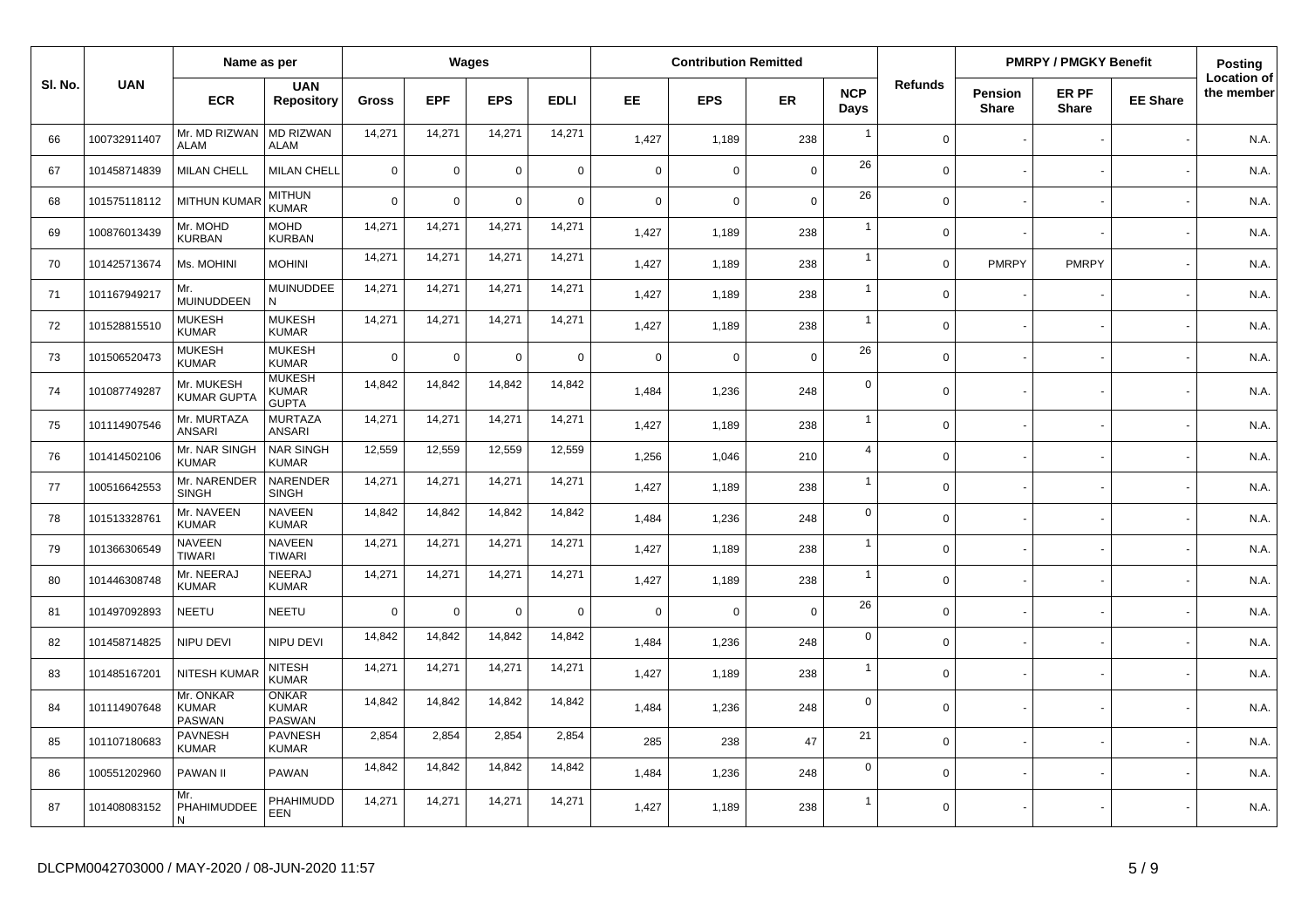|         |              | Name as per                                 |                                                |              |             | <b>Wages</b>   |             |             | <b>Contribution Remitted</b> |                |                    |                |                         | <b>PMRPY / PMGKY Benefit</b> |                 | Posting                          |
|---------|--------------|---------------------------------------------|------------------------------------------------|--------------|-------------|----------------|-------------|-------------|------------------------------|----------------|--------------------|----------------|-------------------------|------------------------------|-----------------|----------------------------------|
| SI. No. | <b>UAN</b>   | <b>ECR</b>                                  | <b>UAN</b><br><b>Repository</b>                | <b>Gross</b> | <b>EPF</b>  | <b>EPS</b>     | <b>EDLI</b> | EE.         | <b>EPS</b>                   | <b>ER</b>      | <b>NCP</b><br>Days | <b>Refunds</b> | Pension<br><b>Share</b> | ER PF<br><b>Share</b>        | <b>EE Share</b> | <b>Location of</b><br>the member |
| 88      | 101471375530 | PINTU GAUTAM                                | PINTU<br><b>GAUTAM</b>                         | $\mathbf 0$  | $\mathbf 0$ | $\Omega$       | $\mathbf 0$ | $\mathbf 0$ | $\mathbf 0$                  | $\mathbf 0$    | 26                 | $\Omega$       |                         |                              |                 | N.A.                             |
| 89      | 101575118120 | <b>POOJA</b>                                | POOJA                                          | $\mathbf 0$  | 0           | $\Omega$       | $\mathbf 0$ | $\mathbf 0$ | $\mathbf 0$                  | $\mathbf 0$    | 26                 | $\Omega$       |                         |                              |                 | N.A.                             |
| 90      | 101217651935 | Ms. POOJA<br><b>KUMARI</b>                  | POOJA<br><b>KUMARI</b>                         | 14,271       | 14,271      | 14,271         | 14,271      | 1,427       | 1,189                        | 238            | $\overline{1}$     | $\mathbf 0$    |                         |                              |                 | N.A.                             |
| 91      | 101419412136 | PRABHA DEVI                                 | PRABHA<br><b>DEVI</b>                          | 14,271       | 14,271      | 14,271         | 14,271      | 1,427       | 1,189                        | 238            | $\overline{1}$     | $\mathbf 0$    | <b>PMRPY</b>            | <b>PMRPY</b>                 |                 | N.A.                             |
| 92      | 101461948580 | Mr. PRADEEP<br><b>ASWAL</b>                 | PRADEEP<br><b>ASWAL</b>                        | $\Omega$     | 0           | $\Omega$       | $\mathbf 0$ | $\mathbf 0$ | $\mathbf 0$                  | $\overline{0}$ | 26                 | $\Omega$       |                         |                              |                 | N.A.                             |
| 93      | 100512304105 | Mr. PRADEEP<br><b>KUMAR SINGH</b>           | <b>PRADEEP</b><br><b>KUMAR</b><br><b>SINGH</b> | 17,991       | 15,000      | 15,000         | 15,000      | 1,500       | 1,250                        | 250            | $\mathbf 0$        | $\Omega$       |                         |                              |                 | N.A.                             |
| 94      | 101528815534 | PRADESH                                     | PRADESH                                        | $\mathbf 0$  | 0           | $\Omega$       | $\mathbf 0$ | $\mathbf 0$ | $\mathbf 0$                  | $\mathbf 0$    | 26                 | $\Omega$       |                         |                              |                 | N.A.                             |
| 95      | 100702503916 | Mr. PRAKASH<br><b>SINGH BISHT</b>           | <b>PRAKASH</b><br><b>SINGH BISHT</b>           | 14,271       | 14,271      | 14,271         | 14,271      | 1,427       | 1,189                        | 238            | $\overline{1}$     | $\Omega$       |                         |                              |                 | N.A.                             |
| 96      | 101508095879 | <b>PREETI</b>                               | PREETI                                         | 13,700       | 13,700      | 13,700         | 13,700      | 1,370       | 1,141                        | 229            | $\overline{2}$     | $\Omega$       |                         |                              |                 | N.A.                             |
| 97      | 101458714936 | PREM CHAND                                  | PREM<br>CHAND                                  | 13,129       | 13,129      | 13,129         | 13,129      | 1,313       | 1,094                        | 219            | 3                  | $\Omega$       |                         |                              |                 | N.A.                             |
| 98      | 101270907692 | Mr.<br>PREMNARAYAN AN                       | PREMNARAY                                      | $\Omega$     | $\mathbf 0$ | $\Omega$       | $\mathbf 0$ | $\Omega$    | $\mathbf 0$                  | $\mathbf 0$    | 26                 | $\Omega$       |                         |                              |                 | N.A.                             |
| 99      | 101361915112 | Mr.<br>RAGHUNANDA<br>N KUMAR                | <b>RAGHUNAND</b><br>AN KUMAR                   | 14,271       | 14,271      | 14,271         | 14,271      | 1,427       | 1,189                        | 238            | $\overline{1}$     | $\mathbf 0$    | <b>PMRPY</b>            | <b>PMRPY</b>                 |                 | N.A.                             |
| 100     | 101278724544 | Mr. RAHUL<br><b>KUMAR</b>                   | <b>RAHUL</b><br><b>KUMAR</b>                   | $\mathbf 0$  | $\mathbf 0$ | $\Omega$       | $\mathbf 0$ | $\mathbf 0$ | $\Omega$                     | $\mathbf 0$    | 26                 | $\Omega$       |                         |                              |                 | N.A.                             |
| 101     | 101151377040 | Mr. RAJ KUMAR                               | <b>RAJ KUMAR</b>                               | 14,271       | 14,271      | 14,271         | 14,271      | 1,427       | 1,189                        | 238            | $\overline{1}$     | $\mathbf 0$    |                         |                              |                 | N.A.                             |
| 102     | 100892801306 | Mr. RAJ SINGH                               | RAJ SINGH                                      | $\mathbf 0$  | $\Omega$    | $\overline{0}$ | $\mathbf 0$ | $\mathbf 0$ | $\mathbf 0$                  | $\mathbf 0$    | 26                 | $\mathbf 0$    |                         |                              |                 | N.A.                             |
| 103     | 100532996867 | <b>RAJA RAM</b>                             | RAJA RAM                                       | 9,704        | 9,704       | 9,704          | 9,704       | 970         | 808                          | 162            | 9                  | $\Omega$       |                         |                              |                 | N.A.                             |
| 104     | 101517468839 | Mr. RAJEEV<br><b>KUMAR</b>                  | <b>RAJEEV</b><br><b>KUMAR</b>                  | 5,708        | 5,708       | 5,708          | 5,708       | 571         | 475                          | 96             | 16                 | $\Omega$       |                         |                              |                 | N.A.                             |
| 105     | 100670983854 | Mr. RAJESH                                  | <b>RAJESH</b>                                  | $\mathbf 0$  | 0           | $\Omega$       | $\mathbf 0$ | $\mathbf 0$ | $\mathbf 0$                  | $\mathbf 0$    | 26                 | $\mathbf 0$    |                         |                              |                 | N.A.                             |
| 106     | 101471375553 | <b>RAJESH KUMAF</b>                         | RAJESH<br><b>KUMAR</b>                         | $\Omega$     | $\Omega$    | $\Omega$       | $\mathsf 0$ | $\mathbf 0$ | $\mathbf 0$                  | $\mathbf 0$    | 26                 | $\mathbf 0$    |                         |                              |                 | N.A.                             |
| 107     | 100566256947 | RAJU KR                                     | RAJU KUMAR                                     | 14,842       | 14,842      | 14,842         | 14,842      | 1,484       | 1,236                        | 248            | $\mathbf 0$        | $\Omega$       |                         |                              |                 | N.A.                             |
| 108     | 101365562711 | Mr. RAKESH<br><b>KUMAR JHA</b>              | <b>RAKESH</b><br>KUMAR JHA                     | 9,704        | 9,704       | 9,704          | 9,704       | 970         | 808                          | 162            | 9                  | $\Omega$       |                         |                              |                 | N.A.                             |
| 109     | 101386670379 | Mr. RAKESH<br><b>KUMAR</b><br><b>NAMDEV</b> | <b>RAKESH</b><br><b>KUMAR</b><br><b>NAMDEV</b> | 14,271       | 14,271      | 14,271         | 14,271      | 1,427       | 1,189                        | 238            | -1                 | $\Omega$       | <b>PMRPY</b>            | <b>PMRPY</b>                 |                 | N.A.                             |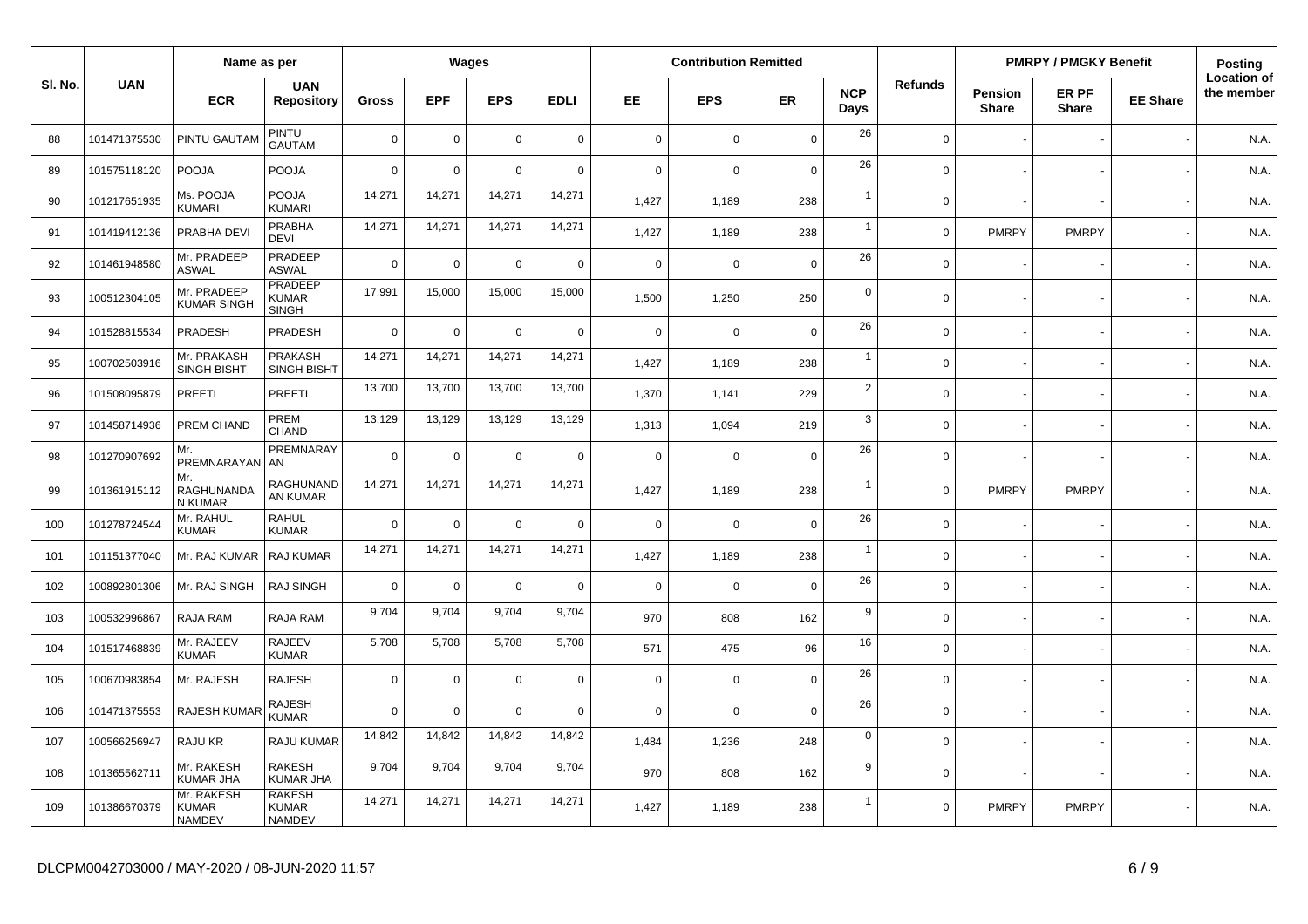|         |              | Name as per                                |                                                |              |             | Wages          |             |             | <b>Contribution Remitted</b> |                |                    |                |                                | <b>PMRPY / PMGKY Benefit</b> |                 | <b>Posting</b>                   |
|---------|--------------|--------------------------------------------|------------------------------------------------|--------------|-------------|----------------|-------------|-------------|------------------------------|----------------|--------------------|----------------|--------------------------------|------------------------------|-----------------|----------------------------------|
| SI. No. | <b>UAN</b>   | <b>ECR</b>                                 | <b>UAN</b><br><b>Repository</b>                | <b>Gross</b> | <b>EPF</b>  | <b>EPS</b>     | <b>EDLI</b> | EE.         | <b>EPS</b>                   | <b>ER</b>      | <b>NCP</b><br>Days | <b>Refunds</b> | <b>Pension</b><br><b>Share</b> | ER PF<br><b>Share</b>        | <b>EE Share</b> | <b>Location of</b><br>the member |
| 110     | 101528815523 | <b>RAM ASHISH</b>                          | <b>RAM ASHISH</b>                              | 14,271       | 14,271      | 14,271         | 14,271      | 1,427       | 1,189                        | 238            | $\overline{1}$     | $\Omega$       |                                |                              |                 | N.A.                             |
| 111     | 100551205697 | <b>RAM KUMAR</b>                           | <b>RAM KUMAR</b>                               | 12,559       | 12,559      | 12,559         | 12,559      | 1,256       | 1,046                        | 210            | $\overline{4}$     | $\Omega$       |                                |                              |                 | N.A.                             |
| 112     | 101485166748 | <b>RAM KUMAR</b>                           | RAM KUMAR                                      | 14,842       | 14,842      | 14,842         | 14,842      | 1,484       | 1,236                        | 248            | $\mathsf 0$        | $\Omega$       |                                |                              |                 | N.A.                             |
| 113     | 101419412087 | <b>RAM MOHAN</b>                           | RAM MOHAN                                      | $\mathbf 0$  | 0           | $\overline{0}$ | $\mathbf 0$ | $\mathbf 0$ | $\mathbf 0$                  | $\mathbf 0$    | 26                 | $\Omega$       |                                |                              |                 | N.A.                             |
| 114     | 101471580037 | Mr. RAM ROOP                               | RAM ROOP                                       | $\Omega$     | $\mathbf 0$ | $\Omega$       | $\mathbf 0$ | $\mathbf 0$ | $\mathbf 0$                  | $\mathbf 0$    | 26                 | $\Omega$       |                                |                              |                 | N.A.                             |
| 115     | 100474379243 | Ms. RANI DEVI                              | RANI DEVI                                      | 13,129       | 13,129      | 13,129         | 13,129      | 1,313       | 1,094                        | 219            | 3                  | $\Omega$       |                                |                              |                 | N.A.                             |
| 116     | 101497781040 | <b>RANI KASHYAP</b>                        | RANI<br>KASHYAP                                | $\mathbf 0$  | 0           | $\Omega$       | $\mathbf 0$ | $\mathbf 0$ | 0                            | $\mathbf 0$    | 26                 | $\Omega$       |                                |                              |                 | N.A.                             |
| 117     | 101419412162 | RAVI KUMAR                                 | RAVI KUMAR                                     | 7,421        | 7,421       | 7,421          | 7,421       | 742         | 618                          | 124            | 13                 | $\Omega$       |                                |                              |                 | N.A.                             |
| 118     | 100566255383 | <b>RAVINDER</b>                            | <b>RAVINDRA</b><br><b>RAUT</b>                 | 14,842       | 14,842      | 14,842         | 14,842      | 1,484       | 1,236                        | 248            | $\mathsf 0$        | $\mathbf 0$    |                                |                              |                 | N.A.                             |
| 119     | 101294106801 | RAZ TEJA                                   | RAZ TEJA                                       | $\mathbf 0$  | 0           | $\overline{0}$ | $\mathbf 0$ | $\mathbf 0$ | $\mathbf 0$                  | $\mathbf 0$    | 26                 | $\Omega$       |                                |                              |                 | N.A.                             |
| 120     | 101299226232 | Mr. RITU                                   | <b>RITU</b>                                    | $\Omega$     | $\Omega$    | $\Omega$       | $\mathbf 0$ | $\mathbf 0$ | $\mathbf 0$                  | $\overline{0}$ | 26                 | $\Omega$       |                                |                              |                 | N.A.                             |
| 121     | 101368264694 | Mrs. RUMA                                  | <b>RUMA</b>                                    | 14,271       | 14,271      | 14,271         | 14,271      | 1,427       | 1,189                        | 238            | $\overline{1}$     | $\mathbf 0$    | <b>PMRPY</b>                   | <b>PMRPY</b>                 |                 | N.A.                             |
| 122     | 101528819644 | Mrs. RUPALI RAJ RUPALI RAJ<br><b>GUPTA</b> | <b>GUPTA</b>                                   | $\Omega$     | 0           | $\Omega$       | $\mathbf 0$ | $\mathbf 0$ | 0                            | $\mathbf 0$    | 26                 | $\Omega$       |                                |                              |                 | N.A.                             |
| 123     | 101419412094 | <b>SACHIN</b>                              | <b>SACHIN</b>                                  | 5,138        | 5,138       | 5,138          | 5,138       | 514         | 428                          | 86             | 17                 | $\Omega$       | <b>PMRPY</b>                   | <b>PMRPY</b>                 |                 | N.A.                             |
| 124     | 100957444864 | <b>SACHIN KUMAR</b>                        | <b>SACHIN</b><br><b>KUMAR</b>                  | $\mathbf 0$  | $\mathbf 0$ | $\overline{0}$ | $\mathbf 0$ | $\mathbf 0$ | $\mathbf 0$                  | $\mathbf 0$    | 26                 | $\mathbf 0$    |                                |                              |                 | N.A.                             |
| 125     | 100511990638 | Mr. SANDEEP<br><b>KUMAR</b>                | SANDEEP<br><b>KUMAR</b>                        | 14,271       | 14,271      | 14,271         | 14,271      | 1,427       | 1,189                        | 238            | $\overline{1}$     | $\Omega$       |                                |                              |                 | N.A.                             |
| 126     | 100551204373 | SANDEEP<br><b>SINGH</b>                    | SANDEEP<br><b>SINGH</b>                        | 17,991       | 15,000      | 15,000         | 15,000      | 1,500       | 1,250                        | 250            | $\mathsf 0$        | $\Omega$       |                                |                              |                 | N.A.                             |
| 127     | 100671646096 | <b>SANJAY KUMAR</b>                        | SANJAY<br><b>KUMAR</b>                         | 11,417       | 11,417      | 11,417         | 11,417      | 1,142       | 951                          | 191            | 6                  | $\Omega$       |                                |                              |                 | N.A.                             |
| 128     | 100551204974 | SANJU                                      | <b>SANJU DEVI</b>                              | 12,559       | 12,559      | 12,559         | 12,559      | 1,256       | 1,046                        | 210            | $\overline{4}$     | $\Omega$       |                                |                              |                 | N.A.                             |
| 129     | 100566256767 | <b>SANTOSH</b><br><b>KUMAR</b>             | <b>SANTOSH</b><br><b>KUMAR</b><br><b>VERMA</b> | 14,531       | 14,531      | 14,531         | 14,531      | 1,453       | 1,210                        | 243            | $\sqrt{5}$         | $\Omega$       |                                |                              |                 | N.A.                             |
| 130     | 100543117281 | Mr.<br>SARVENDRA<br><b>KUMAR</b>           | SARVENDRA<br><b>KUMAR</b>                      | 1,142        | 1,142       | 1,142          | 1,142       | 114         | 95                           | 19             | 24                 | $\Omega$       |                                |                              |                 | N.A.                             |
| 131     | 100957444919 | <b>SAVITRI</b>                             | <b>SAVITRI</b>                                 | $\mathbf 0$  | 0           | $\mathbf 0$    | $\mathbf 0$ | $\Omega$    | $\mathbf 0$                  | $\mathbf 0$    | 26                 | $\Omega$       |                                |                              |                 | N.A.                             |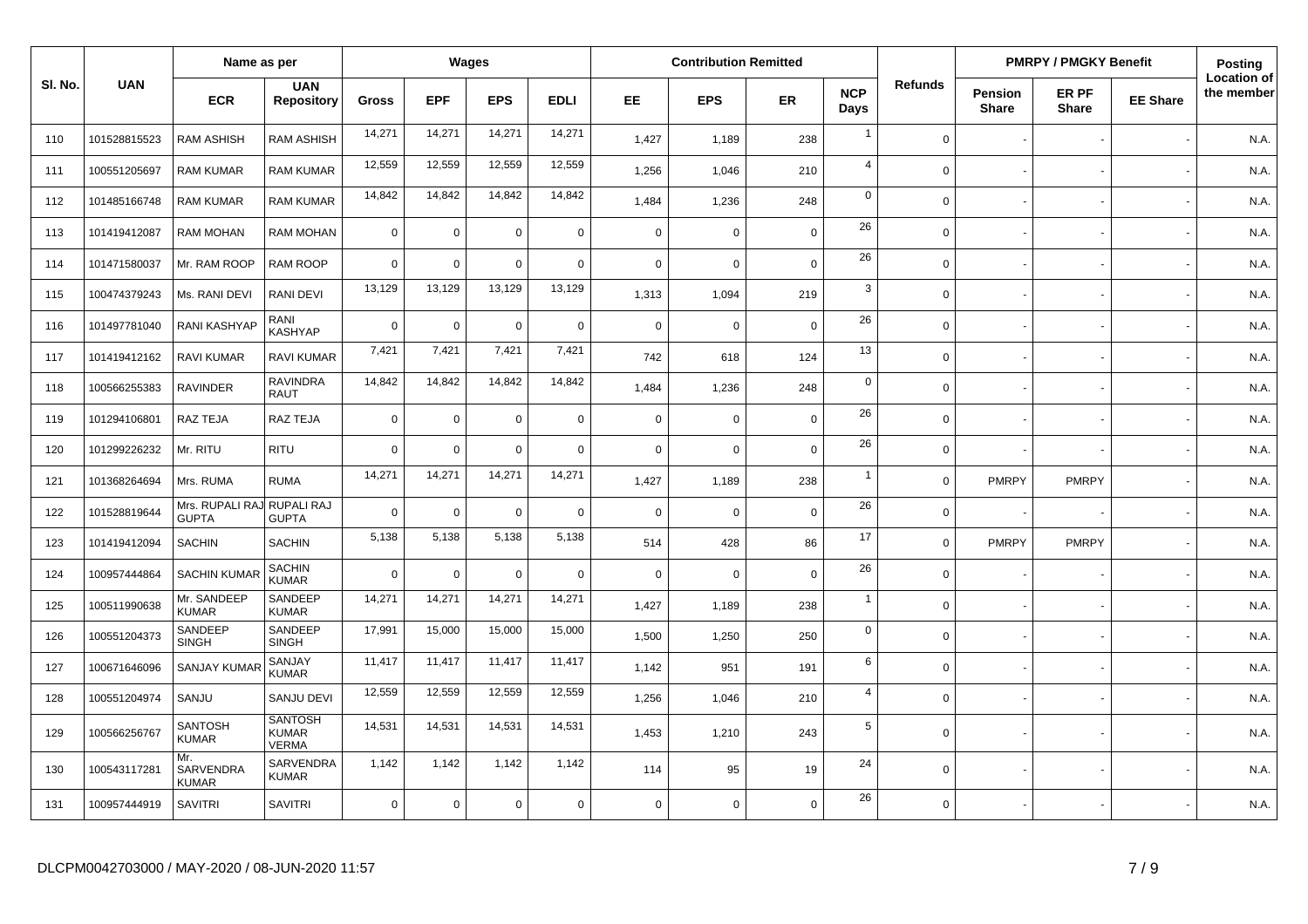|        |              | Name as per                                     |                                                 |              |             | Wages          |             |             | <b>Contribution Remitted</b> |             |                    |                |                         | <b>PMRPY / PMGKY Benefit</b> |                 | Posting                          |
|--------|--------------|-------------------------------------------------|-------------------------------------------------|--------------|-------------|----------------|-------------|-------------|------------------------------|-------------|--------------------|----------------|-------------------------|------------------------------|-----------------|----------------------------------|
| SI. No | <b>UAN</b>   | <b>ECR</b>                                      | <b>UAN</b><br><b>Repository</b>                 | <b>Gross</b> | <b>EPF</b>  | <b>EPS</b>     | <b>EDLI</b> | EE.         | <b>EPS</b>                   | <b>ER</b>   | <b>NCP</b><br>Days | <b>Refunds</b> | Pension<br><b>Share</b> | ER PF<br><b>Share</b>        | <b>EE Share</b> | <b>Location of</b><br>the member |
| 132    | 101419412060 | <b>SHAMBHU</b><br><b>KUMAR</b><br><b>PASWAN</b> | <b>SHAMBHU</b><br><b>KUMAR</b><br><b>PASWAN</b> | 17,991       | 15,000      | 15,000         | 15,000      | 1,500       | 1,250                        | 250         | $\mathbf 0$        | $\Omega$       |                         |                              |                 | N.A.                             |
| 133    | 100919015837 | Mr. SHARWAN<br><b>KUMAR RAM</b>                 | <b>SHARWAN</b><br><b>KUMAR RAM</b>              | 14,842       | 14,842      | 14,842         | 14,842      | 1,484       | 1,236                        | 248         | $\mathbf 0$        | $\Omega$       |                         |                              |                 | N.A.                             |
| 134    | 100634694845 | <b>SHIV NARAYAN</b>                             | SHIV<br>NARAYAN                                 | $\mathbf 0$  | 0           | $\mathbf 0$    | $\mathbf 0$ | $\mathbf 0$ | $\mathbf 0$                  | $\mathbf 0$ | 26                 | $\Omega$       |                         |                              |                 | N.A.                             |
| 135    | 101497092872 | SHIVAM SINGH                                    | <b>SHIVAM</b><br><b>SINGH</b>                   | 13,129       | 13,129      | 13,129         | 13,129      | 1,313       | 1,094                        | 219         | 3                  | $\Omega$       |                         |                              |                 | N.A.                             |
| 136    | 101485166753 | <b>SHIVENDER</b><br><b>KUMAR</b>                | <b>SHIVENDER</b><br><b>KUMAR</b>                | 14,842       | 14,842      | 14,842         | 14,842      | 1,484       | 1,236                        | 248         | $\mathbf 0$        | $\Omega$       |                         |                              |                 | N.A.                             |
| 137    | 100915316972 | <b>SHRVAN</b><br><b>KUMAR</b><br>MANDAL         | <b>SHRVAN</b><br><b>KUMAR</b><br>MANDAL         | 14,842       | 14,842      | 14,842         | 14,842      | 1,484       | 1,236                        | 248         | $\mathbf 0$        | $\Omega$       |                         |                              |                 | N.A.                             |
| 138    | 100511809084 | Mr. SONU<br>KUMAR GUPTA                         | SONU<br><b>KUMAR</b><br><b>GUPTA</b>            | 17,991       | 15,000      | 15,000         | 15,000      | 1,500       | 1,250                        | 250         | $\mathbf 0$        | $\mathbf 0$    |                         |                              |                 | N.A.                             |
| 139    | 101497730204 | Mr. SONU<br><b>KUMAR PASVA</b>                  | SONU<br><b>KUMAR</b><br><b>PASVAN</b>           | 9,704        | 9,704       | 9,704          | 9,704       | 970         | 808                          | 162         | 9                  | $\Omega$       |                         |                              |                 | N.A.                             |
| 140    | 100957444957 | <b>SONU KUMAR</b>                               | SONU<br><b>KUMAR SAH</b>                        | $\mathbf 0$  | $\Omega$    | $\Omega$       | $\mathbf 0$ | $\mathbf 0$ | $\Omega$                     | $\mathbf 0$ | 26                 | $\Omega$       |                         |                              |                 | N.A.                             |
| 141    | 101107180736 | <b>SUBHASH</b><br>CHANDRA                       | <b>SUBHASH</b><br>CHANDRA                       | $\Omega$     | 0           | $\Omega$       | $\mathbf 0$ | $\Omega$    | $\mathbf 0$                  | $\mathbf 0$ | 26                 | $\Omega$       |                         |                              |                 | N.A.                             |
| 142    | 100671056150 | SUDHA DEVI                                      | SUDHA DEVI                                      | $\Omega$     | 0           | $\Omega$       | $\Omega$    | $\mathbf 0$ | $\Omega$                     | $\mathbf 0$ | 26                 | $\Omega$       |                         |                              |                 | N.A.                             |
| 143    | 101485167168 | SUDHNSHU<br><b>KUMAR</b>                        | SUDHNSHU<br><b>KUMAR</b>                        | 14,842       | 14,842      | 14,842         | 14,842      | 1,484       | 1,236                        | 248         | $\mathbf 0$        | $\Omega$       |                         |                              |                 | N.A.                             |
| 144    | 100566254674 | <b>SUNIL</b>                                    | <b>SUNEEL</b>                                   | 3,996        | 3,996       | 3,996          | 3,996       | 400         | 333                          | 67          | 19                 | $\Omega$       |                         |                              |                 | N.A.                             |
| 145    | 101401962763 | Mr. SUNIL                                       | SUNIL                                           | $\Omega$     | $\mathbf 0$ | $\Omega$       | $\mathbf 0$ | $\Omega$    | $\mathbf 0$                  | $\mathbf 0$ | 26                 | $\Omega$       |                         |                              |                 | N.A.                             |
| 146    | 101485166674 | <b>SUNIL KUMAR</b>                              | <b>SUNIL</b><br><b>KUMAR</b>                    | $\Omega$     | $\Omega$    | $\overline{0}$ | $\Omega$    | $\Omega$    | $\mathbf 0$                  | $\mathbf 0$ | 26                 | $\Omega$       |                         |                              |                 | N.A.                             |
| 147    | 101262780101 | Mr. SURAJ                                       | <b>SURAJ</b>                                    | 14,842       | 14,842      | 14,842         | 14,842      | 1,484       | 1,236                        | 248         | $\mathbf 0$        | $\Omega$       |                         |                              |                 | N.A.                             |
| 148    | 101193363027 | Mr. SURAJ<br><b>KUMAR</b>                       | <b>SURAJ</b><br><b>KUMAR</b>                    | 14,271       | 14,271      | 14,271         | 14,271      | 1,427       | 1,189                        | 238         | $\overline{1}$     | $\Omega$       | <b>PMRPY</b>            | <b>PMRPY</b>                 |                 | N.A.                             |
| 149    | 101419412115 | <b>SURENDRA</b><br><b>KUMAR SINGH</b>           | <b>SURENDRA</b><br><b>KUMAR</b><br><b>SINGH</b> | 14,842       | 14,842      | 14,842         | 14,842      | 1.484       | 1,236                        | 248         | $\mathbf 0$        | $\Omega$       |                         |                              |                 | N.A.                             |
| 150    | 101401265528 | <b>SURUCHI</b>                                  | <b>SURUCHI</b>                                  | 14,842       | 14,842      | 14,842         | 14,842      | 1,484       | 1,236                        | 248         | $\mathbf 0$        | $\Omega$       | <b>PMRPY</b>            | <b>PMRPY</b>                 |                 | N.A.                             |
| 151    | 101485165538 | Mrs. SWALEHA<br><b>BANO</b>                     | <b>SWALEHA</b><br><b>BANO</b>                   | 14,842       | 14,842      | 14,842         | 14,842      | 1,484       | 1,236                        | 248         | $\mathbf 0$        | $\Omega$       |                         |                              |                 | N.A.                             |
| 152    | 101296828700 | <b>UMESH</b><br>NARIYAL                         | <b>UMESH</b><br>NARIYAL                         | $\mathbf 0$  | 0           | $\Omega$       | $\mathbf 0$ | $\Omega$    | $\mathbf 0$                  | $\mathbf 0$ | 26                 | $\Omega$       |                         |                              |                 | N.A.                             |